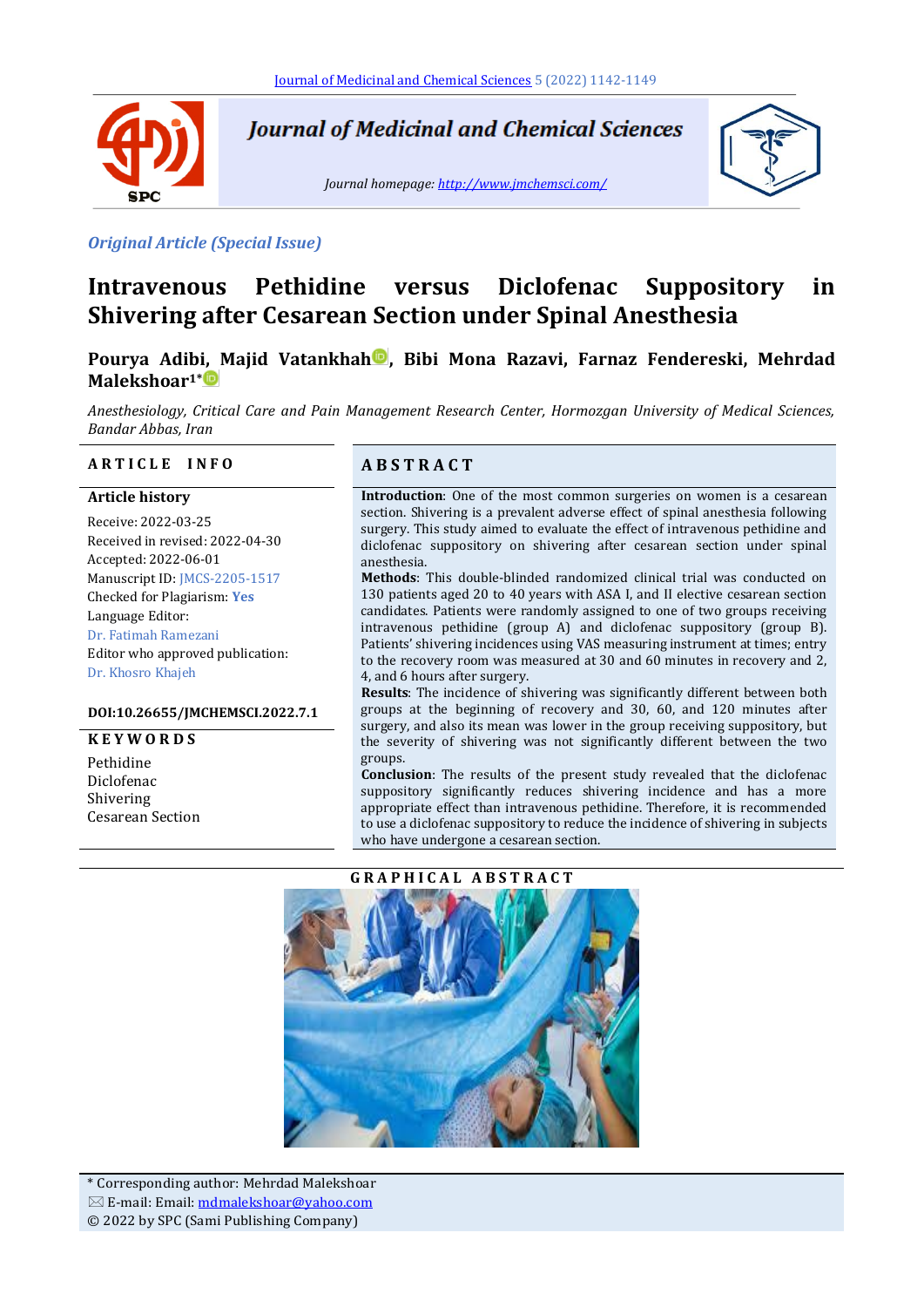### **Introduction**

Throughout various pregnancies, a cesarean section may be required due to a variety of circumstances. As a result, it's critical to select a low-risk, acceptable, and cost-effective anesthetic approach for the mother and infant. This surgery is performed using a multitude of techniques. One of the anesthesia methods is spinal anesthesia. This method has many advantages such as patient comfort, elimination of risks due to general anesthesia, shorter hospital stay, and postoperative pain control [1-2]. Shivering is among the adverse effects of spinal anesthesia, with an estimated incidence of 40% to 70% [3-4]. During shivering, increased oxygen consumption up to 600%, increased release of catecholamine's, followed by increased cardiac output, increased carbon dioxide production, and increased intraocular and intracranial pressure might happen [5-7]. Many pharmacological and nonpharmacological methods are used during cesarean section to control pain, nausea, vomiting, and shivering [8-11]. Increased oxygen demand of up to 600%, escalating catecholamine release, increased cardiac output, increased carbon dioxide generation, and elevated intraocular and intracranial pressure may occur during shivering [12]. Pharmacological methods in the treatment of shivering are the use of drugs such as nefopam, clonidine, physostigmine, ketanserin, magnesium sulfate, diclofenac sodium, and opioids, especially pethidine [13]. The results of studies have indicated the beneficial effect of drugs in controlling shivering and in some cases, the process of action of these drugs is different from the main effect of the drug [14]. Ebrahimi et al. compared the effects of diclofenac and pethidine on the frequency of shivering in individuals undergoing spinal anesthesia, figuring that diclofenac is more effective in preventing shivering [15]. Considering the ways to prevent shivering in Csection surgery is very important. This can be helpful in better treatment planning. Considering that there have been few studies on the comparison of the effect of intravenous pethidine with diclofenac suppository on shivering after cesarean section under spinal anesthesia in Iran,

in this study, we decided to evaluate this objective with the aspiration of providing effective steps towards improving the safety of mothers in C-section.

#### **Methods**

This was a double-blind randomized clinical trial recruiting 130 patients aged 20 to 40 years old with ASA I, II, who were candidates for elective cesarean delivery in Hormozgan Persian Gulf Hospital, in 2018. All patients were given the relevant details regarding the study after receiving authorization from the ethics committee of Hormozgan University of Medical Sciences (IR.HUMS.REC.1397.201). If they wished to participate in the trial, each individual signed an informed consent form. All ethical considerations related to the Helsinki principles were taken into account in this study. Patients who for any reason did not consent to the study had taken analgesics before surgery, contraindications to spinal anesthesia (high ICP, coagulation disorders, anticoagulants, and patients who had contraindications to NSAIDs or pethidine); ASA≥3, intraoperative hemorrhage, hysterectomy, and emergency patients were excluded. The sample size of 65 patients in each group was calculated based on the study of Sarvari et al. (16). Using a random number table, the patients were randomly assigned to one of two groups: intravenous pethidine (group A) or diclofenac suppository (group B), as displayed in Figure 1.

All patients underwent standard Non-invasive Blood Pressure (NIBP) recording, pulse oximeter, electrocardiogram, and capnograph monitoring before the onset of spinal anesthesia and after being placed on the operating table, and baseline hemodynamic parameters were measured and recorded. After intravenous administration, all patients were administered 7 cc/kg ringer serum at room temperature. The type of serum received was crystalloid and the operating and recovery room temperature was maintained at 21-23 °C. Then, the patients underwent spinal anesthesia by an anesthesiologist in a sitting position with 12.5 mg (2.5 cc) of marcaine 0.5% of the L4-L5 space with needle number 25. After the baby was born, group A received 0.5 mg/kg of intravenous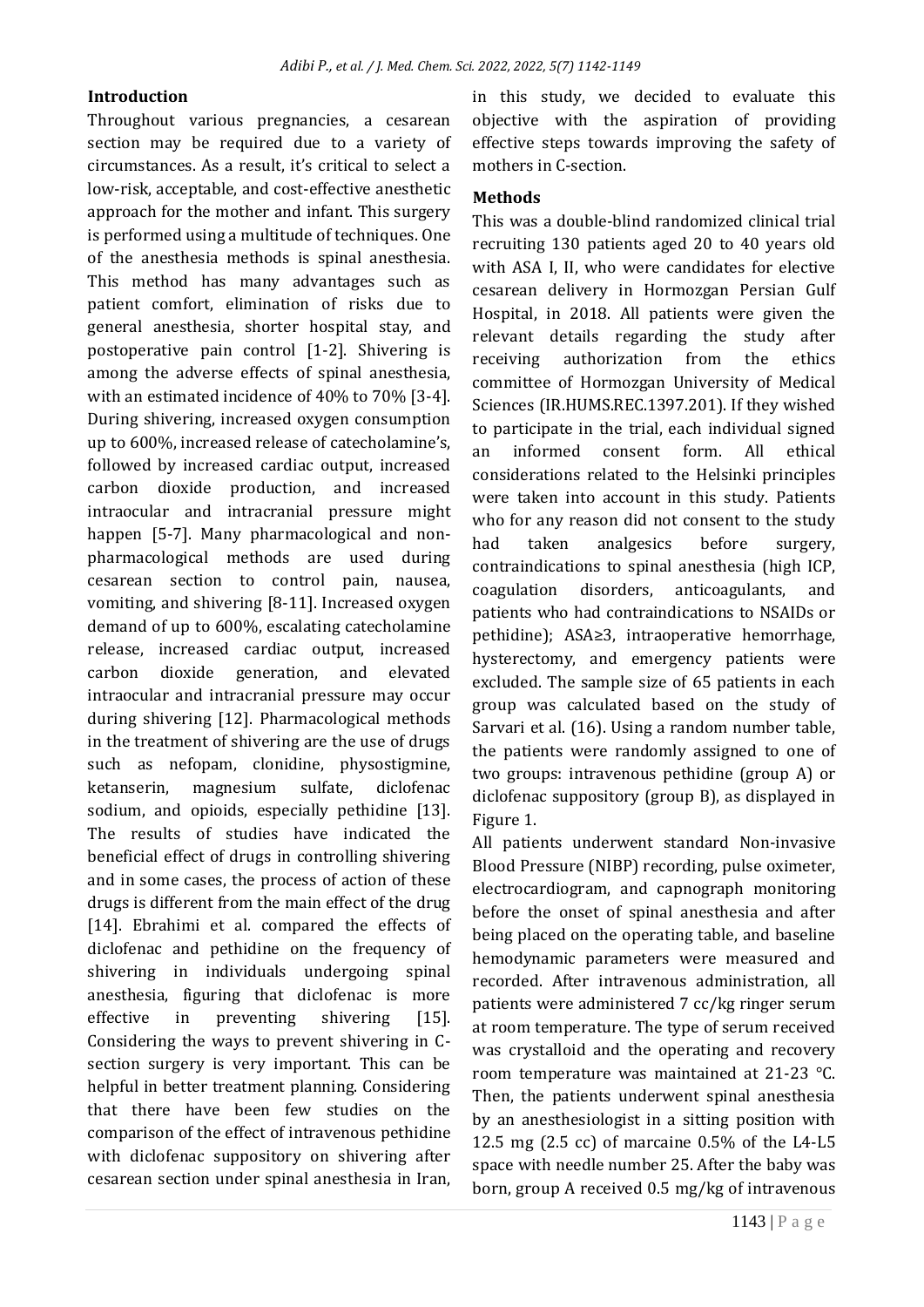pethidine in a slow injection and group B was given a 100 mg diclofenac suppository. Before surgery, during surgery, and after surgery, arterial blood pressure, heart rate, and arterial blood oxygen saturation were measured and recorded every 5 minutes. 5 mg of intravenous ephedrine was prescribed for patient SBP<100 mmHg and 0.5 mg intravenous atropine for HR> 60 mg. The study checklist included demographic variables (age, weight, and sex) and systolic and diastolic blood pressure, before and after surgery, and the incidence and severity of shivering at the time of entry into recovery, 30 and 60 minutes in recovery and 2, 4, and 6 hours after the operation

was measured. The extent of shivering was measured based on the visual instrument. The amount of shivering is further based on whether there is no vibration (zero), hair spiking or peripheral vasoconstriction (first degree), the presence of muscle shivering in only one muscle group (second degree), muscle shivering in more than one muscle group that occurs in a generalized way and does not stop (grade 3) and whole-body tremor (grade 4). The shivering assessment was conducted by an anesthesia resident who did not know the group of patients and was recorded in the ward by a midwife.



**Figure 1:** CONSORT flowchart of study

Data were analyzed using SPSS software version 19 and descriptive statistics (mean-standard deviation-percentage, etc.) and independent ttest, one-way ANOVA with repeated measures,

and chi-square. P-value <0.05 was considered the significant level.

#### **Results**

At the time of entering recovery, 16 patients in group A experienced shivering and 49 did not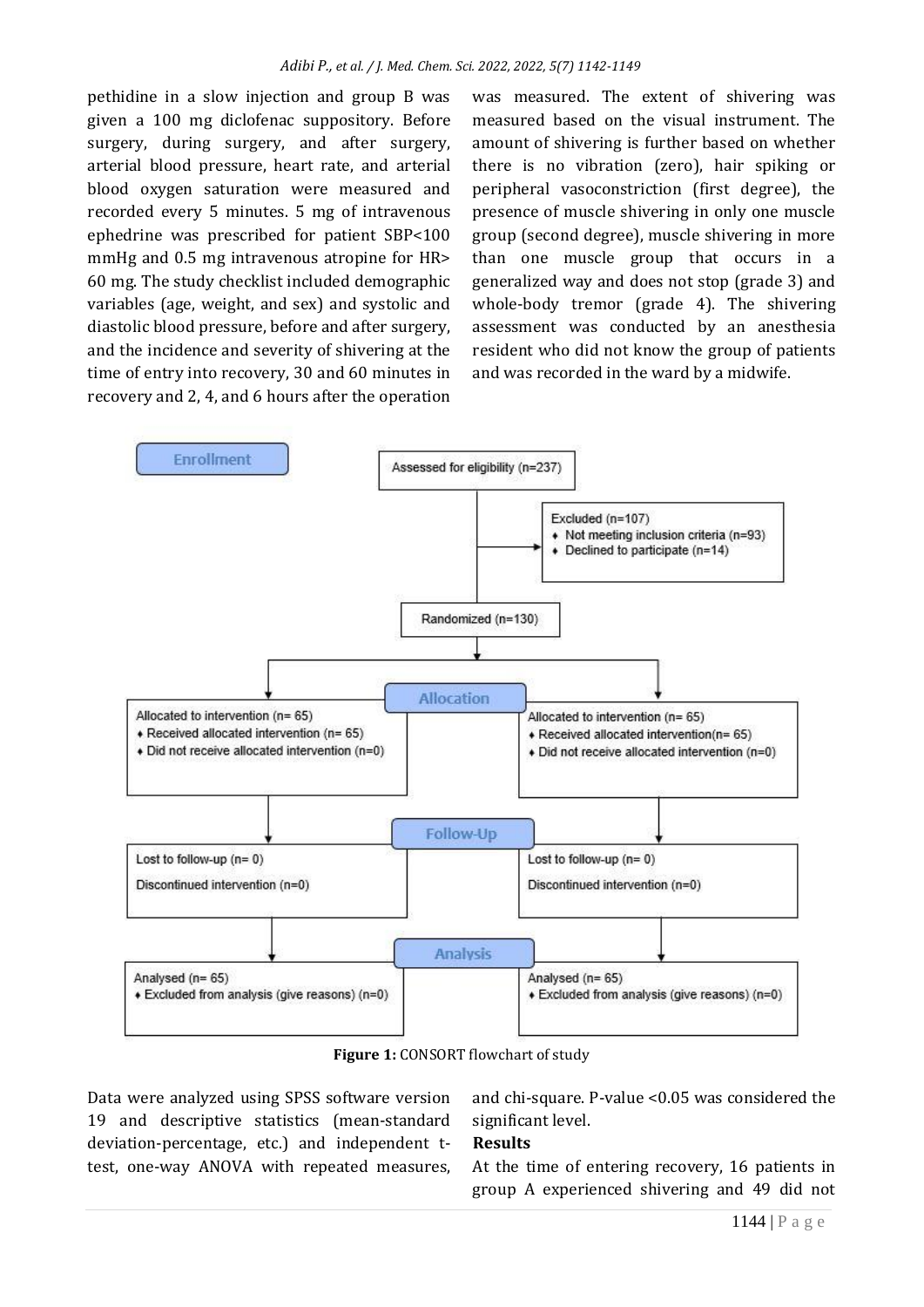have shivering. However, 7 patients in group B reported shivering and 58 patients did not have shivering, which was statistically significant between the two groups (P-value  $= 0.039$ ). At 30, 60, and 120 minutes after surgery, there was a significant difference in terms of shivering between the two groups (P-value <0.05). The average shivering were lower than those of pethidine (Table 1).

| <b>Shivering</b>         |                |                  | Group   | P-value       |                   |          |
|--------------------------|----------------|------------------|---------|---------------|-------------------|----------|
|                          |                | <b>Pethidine</b> |         |               | <b>Diclofenac</b> |          |
|                          |                | <b>Number</b>    | Percent | <b>Number</b> | Percent           |          |
| <b>Enter Recovery</b>    | No             | 49               | 75.4%   | 58            | 89.2%             | $0.039*$ |
|                          | Yes            | 16               | 24.6%   | 7             | 10.8%             |          |
| 30 minutes after surgery | No             | 40               | 61.5%   | 55            | 84.6%             | $0.003*$ |
|                          | Yes            | 25               | 38.5%   | 10            | 15.4%             |          |
| 60 minutes after surgery | No             | 31               | 47.7%   | 46            | 70.8%             | $0.007*$ |
|                          | Yes            | 34               | 52.3%   | 19            | 29.2%             |          |
| 2 hours after surgery    | No             | 39               | 60.0%   | 50            | 76.9%             | $0.038*$ |
|                          | Yes            | 26               | 40.0%   | 15            | 23.1%             |          |
| 4 hours after surgery    | No             | 46               | 70.8%   | 51            | 78.5%             | 0.314    |
|                          | Yes            | 19               | 29.2%   | 14            | 21.5%             |          |
| 6 hours after surgery    | N <sub>0</sub> | 55               | 84.6%   | 59            | 90.8%             | 0.286    |
|                          | Yes            | 10               | 15.4%   | 6             | 9.2%              |          |

**Table 1:** Comparison of shivering at different postoperative times between the two groups

The mean intensity of shivering ranged from  $1.38\pm0.62$  in pethidine group and  $1.43\pm0.53$  in diclofenac group at entrance to recovery room (P=0.689) to  $1.10 \pm 0.32$  in pethidine and 0 in diclofenac group six hours after surgery

(P=0.439). There were no difference between the groups in mean intensity of shivering at any other times of 30 minutes, 2, and 4 hours after the surgery (P>0.05) (Table 2).

| Intensity of                |                  |           | Group             | P-value | <b>Test</b> |              |
|-----------------------------|------------------|-----------|-------------------|---------|-------------|--------------|
| shivering                   | <b>Pethidine</b> |           | <b>Diclofenac</b> |         |             |              |
|                             | Mean             | <b>SD</b> | <b>SD</b><br>Mean |         |             |              |
| <b>Enter Recovery</b>       | 1.38             | 0.62      | 1.43              | 0.53    | 0.689       | Mann-Whitney |
| 30 minutes after<br>surgery | 1.52             | 0.51      | 2.40              | 2.72    | 0.548       | Mann-Whitney |
| 60 minutes after<br>surgery | 2.12             | 2.14      | 3.26              | 2.77    | 0.173       | Mann-Whitney |
| 2 hours after<br>surgery    | 1.35             | 0.89      | 2.20              | 2.04    | 0.114       | Mann-Whitney |
| 4 hours after<br>surgery    | 1.21             | 0.42      | 1.50              | 0.85    | 0.437       | Mann-Whitney |
| 6 hours after<br>surgery    | 1.10             | 0.32      | 1.00              | 0.00    | 0.439       | Mann-Whitney |

**Table 2:** Comparison of shivering in different postoperative times between the two groups

In terms Operation time, Anesthesia time, and the number of pregnancy, there was no significant difference between the two groups. However, when it comes to the average recovery time, there was a considerable difference between the two groups. As a result, group A spent more time recovery (Table 3).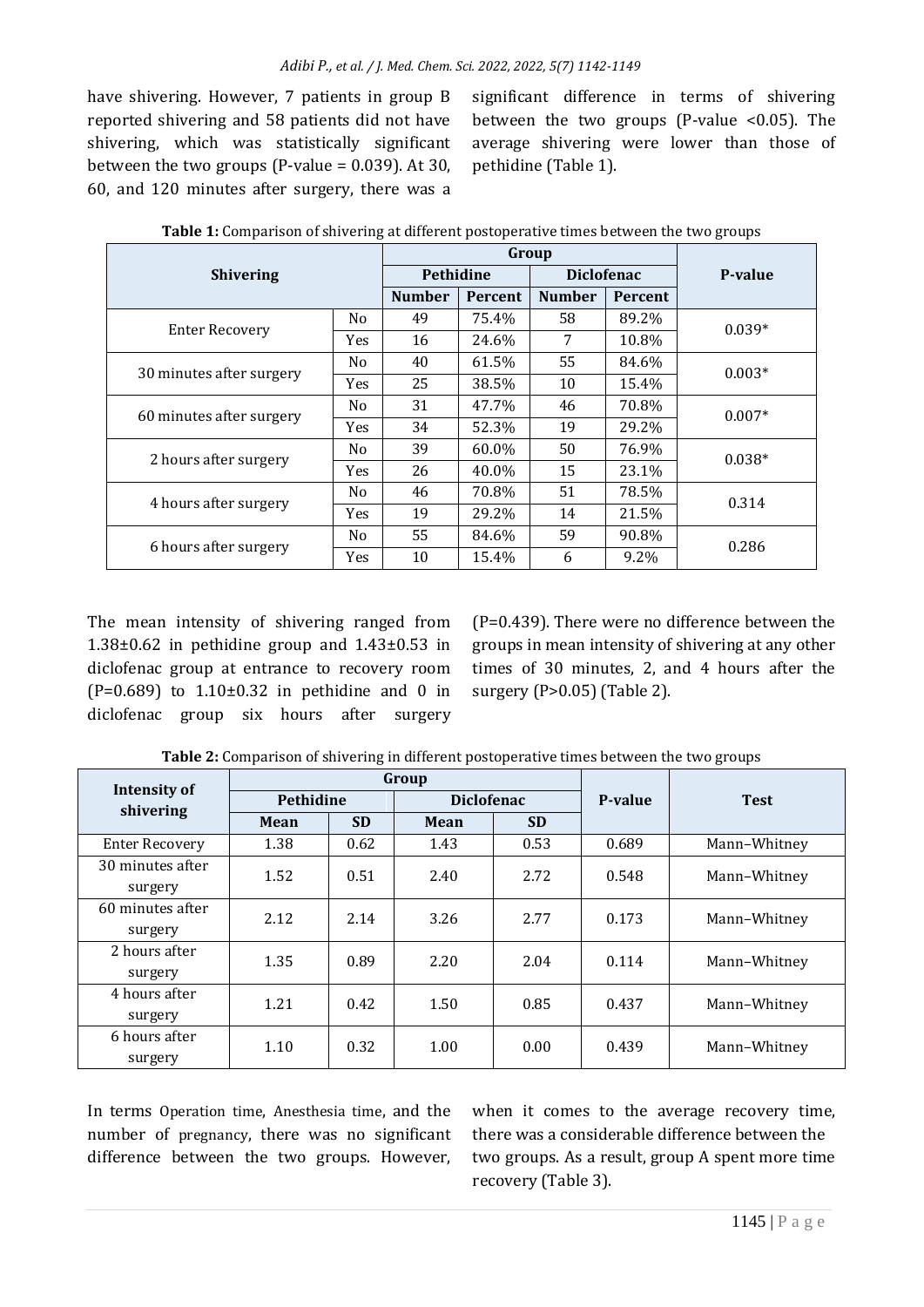#### *Adibi P., et al. / J. Med. Chem. Sci. 2022, 2022, 5(7) 1142-1149*

|                     | Group       |           |                   |           |          |              |
|---------------------|-------------|-----------|-------------------|-----------|----------|--------------|
| <b>Parameters</b>   | Pethidine   |           | <b>Diclofenac</b> |           | P-value  | <b>Test</b>  |
|                     | <b>Mean</b> | <b>SD</b> | Mean              | <b>SD</b> |          |              |
| Operation time      | 60.00       | 7.71      | 60.46             | 5.50      | 0.261    | Mann-Whitney |
| Anesthesia time     | 71.69       | 6.81      | 69.85             | 5.52      | 0.250    | Mann-Whitney |
| Recovery time       | 23.23       | 5.11      | 21.08             | 4.80      | $0.010*$ | Mann-Whitney |
| Number of pregnancy | 2.26        | 1.09      | 2.14              | 1.03      | 0.603    | Mann-Whitney |

**Table 3:** Investigation and comparison of other studied parameters in the two groups

## **Discussion**

Shivering after surgery and anesthesia is one of the unfavorable adverse events which can occur following both general and spinal anesthesia. Numerous studies have been conducted and several medications have been used in important to dissolve this problem and its negative consequences [16-20]. Shivering after spinal anesthesia can be caused by a drop in central body temperature caused by sympathetic system blockage, followed by dilatation of peripheral arteries and loss of percutaneous heat, or by a cool operating, recovery, or administration in room environment. In some cases, shivering happens after quick infusion of intravenous fluids [21].

The results of the proposed study indicated that the incidence of shivering was significantly different between the two groups at the beginning of recovery and 30, 60, and 120 minutes after surgery.

he most similar study was the one by Ebrahimi *et al*. that revealed better efficacy of diclofenac [15]. Bandari *et al*. indicated that diclofenac sodium suppository is effective in reducing postoperative shivering after cesarean section [22]. The effect of diclofenac suppository on shivering after general anesthesia in elective cesarean section was studied by Rostaminezhad *et al*. Their findings showed that diclofenac suppository group had much less shivering than the control group [23]. The findings of prior studies are consistent with the findings of this one. When compared to intravenous pethidine, diclofenac suppository dramatically reduced the incidence of shivering after cesarean surgery in this study. Diclofenac sodium appears to reduce shivering by suppressing the production of vasoconstrictors and cytokines, which are thought to be the cause of shivering. Diclofenac sodium suppresses

shivering by lowering the temperature difference between the core and the surface of the body [24].

The results of Sultan et al. study illustrated that pethidine is superior to diclofenac in reducing shivering [25]. Tilahun *et al*. compared the pethidine and tramadol on the incidence of postoperative shivering in the cesarean section under spinal anesthesia. The results of this study revealed that both tramadol and pethidine effectively control shivering in women undergoing cesarean section [26]; while Sahmeddini et al. indicated the better efficacy of tramadol in general anesthesia setting [27] as well as what Mohammadian Erdi *et al*. found [28]. In the comparison of pethidine, clonidine, and fentanyl, in the treatment of shivering after spinal anesthesia for elective cesarean section, pethidine had the best performance [29]. But Jabalameli *et al*. indicated better effects of intravenous dexamethasone than pethidine under spinal anesthesia [30].

The findings of the mentioned previous investigations contradict those of the current study. Pethidine did not lower the occurrence of shivering in this trial. Pethidine was shown to be either more or less effective than other medicines in reducing shivering in other studies that necessitate a network pooled analysis of the effects to rate medications.

Medications that interact with opioid receptors raise the shivering threshold. Shivering is influenced more by opioid receptors than by other receptors. Pethidine has a stronger antagonistic action on the κ-receptor and reduces shivering better than μ-receptor agonists like morphine, fentanyl, alfentanil, and sufentanil at identical dosages. As a result, pethidine's unique anti-vibration impact is linked to its effect on the opioid receptor [31].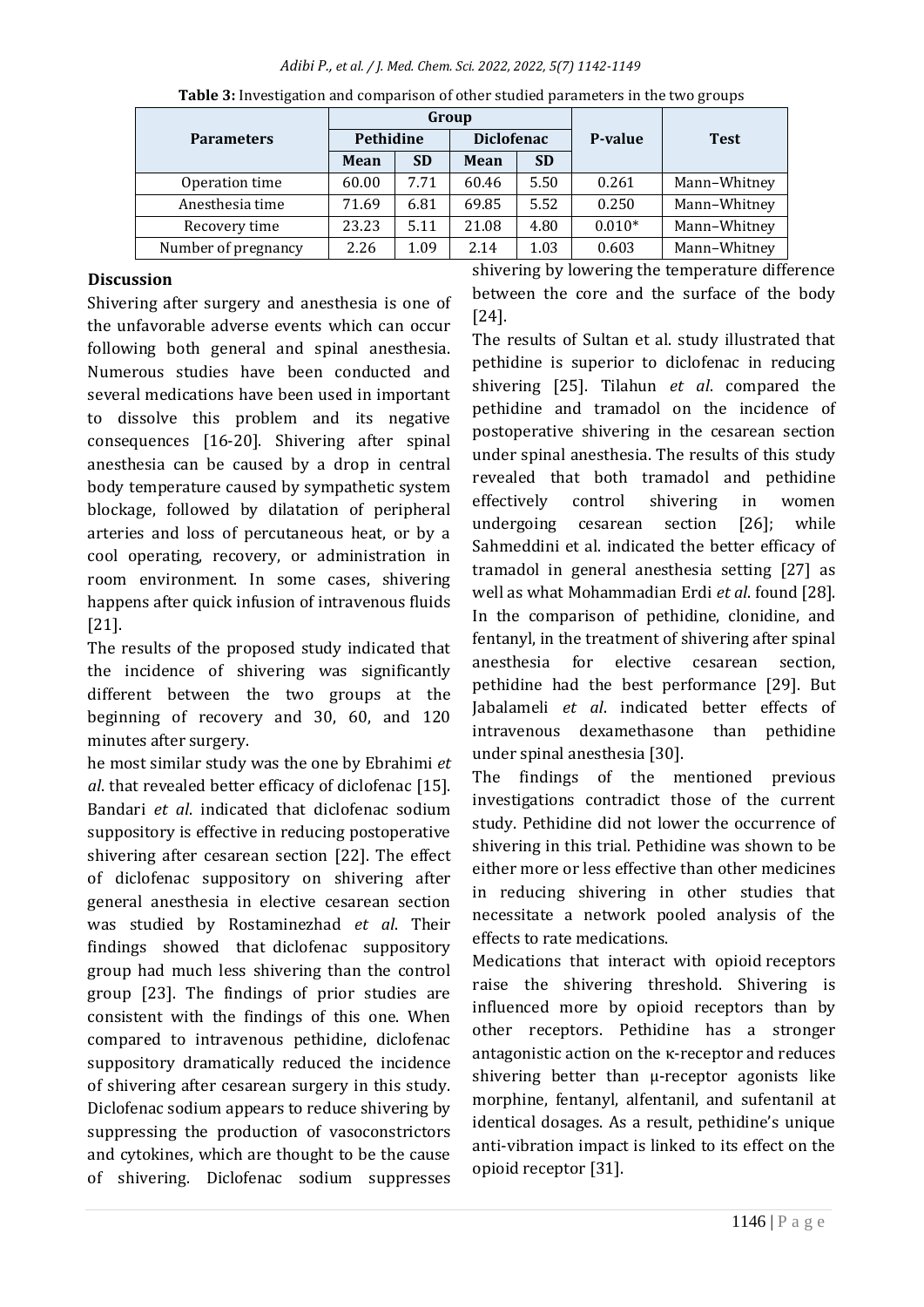#### **Conclusion**

Diclofenac suppository greatly lowers the incidence of shivering following intravenous pethidine and has a more suitable impact, according to the findings of this study. As a result, it is suggested that individuals who have had a cesarean section take a diclofenac suppository to prevent shivering.

#### **Limitations**

While we have recruited a good number of patients as our sample size, the baseline characteristics like the gestational age, gravida, and any factor related to the mother's emotional and psychological status might have biased the study that should be justified for further studies.

#### **Funding**

This research did not receive any specific grant from fundig agencies in the public, commercial, or not-for-profit sectors.

#### **Authors' contributions**

All authors contributed to data analysis, drafting, and revising of the paper and agreed to be responsible for all the aspects of this work.

# **Conflict of Interest**

There are no conflicts of interest in this study.

# **ORCID**

*Majid Vatankhah <https://www.orcid.org/0000-0002-2053-1138> Mehrdad Malekshoar <https://www.orcid.org/0000-0002-3361-5429>*

#### **References**

[1]. Kanazi G., Abdallah F., Dabbous A., Atweh S., El-Khatib M., Headache and nuchal rigidity and photophobia after an epidural blood patch: diagnosis by exclusion of persistent post-dural puncture headache mimicking meningitis, *British journal of anaesthesia*, 2010, **105**:871 [\[Crossref\]](https://doi.org/10.1093/bja/aeq326), [\[Google Scholar\]](https://scholar.google.com/scholar?hl=de&as_sdt=0%2C5&q=Headache+and+nuchal+rigidity+and+photophobia+after+an+epidural+blood+patch%3A+diagnosis+by+exclusion+of+persistent+post-dural+puncture+headache+mimicking+meningitis&btnG=), [\[Publisher\]](https://academic.oup.com/bja/article/105/6/871/324886?login=true)

[2]. Darvish B., Gupta A., Alahuhta S., Dahl V., Helbo-Hansen S., Thorsteinsson A., Irestedt L., Dahlgren G., Management of accidental dural puncture and post-dural puncture headache after labour: a Nordic survey, *Acta* 

*anaesthesiologica scandinavica*, 2011, **55**:46 [\[Crossref\]](https://doi.org/10.1111/j.1399-6576.2010.02335.x), [\[Google Scholar\]](https://scholar.google.com/scholar?hl=de&as_sdt=0%2C5&q=Management+of+accidental+dural+puncture+and+post-dural+puncture++headache+after+labour%3A+a+Nordic+survey.+Acta+Anaesthesiol+Scand+2011%3B+55%281%29%3A+46-53+&btnG=), [\[Publisher\]](https://onlinelibrary.wiley.com/doi/abs/10.1111/j.1399-6576.2010.02335.x)

[3]. De Whitte J., Sessler D.I., Perioperative shivering: Physiology and pharmacology, *Anesthesiolg*, 2002, **96**:467 [\[Crossref\]](https://doi.org/10.1097/00000542-200202000-00036), [\[Google](https://scholar.google.com/scholar?hl=de&as_sdt=0%2C5&q=Perioperative+Shivering%3A+Physiology+and+Pharmacology&btnG=)  [Scholar\]](https://scholar.google.com/scholar?hl=de&as_sdt=0%2C5&q=Perioperative+Shivering%3A+Physiology+and+Pharmacology&btnG=), [\[Publisher\]](https://pubs.asahq.org/anesthesiology/article/96/2/467/39972/Perioperative-ShiveringPhysiology-and-Pharmacology)

[4]. Sessler D.I., Ponte J., Shivering during epidural anesthesia, *Anesthesiolgy*, 1990, **72**:816 [\[Crossref\]](https://doi.org/10.1097/00000542-199005000-00008), [\[Google Scholar\]](https://scholar.google.com/scholar?hl=en&as_sdt=0%2C5&q=Chan%2C+V.W.%2C+Morley-Forester%2C+P.K.+and+Vosu%2C+H.A.%2C+1990.+Shivering+during+epidural+anesthesia.+Anesthesiology%2C+72%285%29%2C+pp.816-821.&btnG=), [\[Publisher\]](https://pubmed.ncbi.nlm.nih.gov/2339797/)

[5]. Dal D., Kose A., Honca M., Akinci S.B., Basgul E., Aypar U., Efficacy of prophylactic ketamine in preventing postoperative shivering, *British journal of anaesthesia*, 2005, **95**:189 [\[Crossref\]](https://doi.org/10.1093/bja/aei148), [\[Google Scholar\]](https://scholar.google.com/scholar?hl=de&as_sdt=0%2C5&q=Efficacy+of+prophylactic+ketamine+in+preventing+postoperative+shivering&btnG=), [\[Publisher\]](https://academic.oup.com/bja/article/95/2/189/313915?login=true)

[6]. Bahattaeharya P.K., Bhatlacharya L., Jain R.K., Agarwal R.C., Post anaesthesia shivering, *Indian J of Anaesthesia*, 2003, **47**:88 [\[Google Scholar\]](https://scholar.google.com/scholar_lookup?journal=Indian+J+Anaesth&title=Post+anaesthesia+shivering+(PAS):+A+review&author=PK+Bhattacharya&author=L+Bhattacharya&author=RK+Jain&author=RC+Agarwal&volume=47&publication_year=2003&pages=88-93&)

[7]. Newcomer J.W., Farber N.B., Jevtovic– Tedovovic V., Selke G., Melson A.K., Hershey T., Craft S., WOlney J., Ketamine-induced NMDA receptor hypofunction as a model of memory impairment and psychosis, *Neuropsychopharmacology*, 1999, **20**:106 [\[Crossref\]](https://doi.org/10.1016/S0893-133X(98)00067-0), [\[Google Scholar\]](https://scholar.google.com/scholar?hl=de&as_sdt=0%2C5&q=Ketamine-induced+NMDA+receptor+hypofunction+as+a+model+of+memory+impairment+and+psychosis&btnG=), [\[Publisher\]](https://www.sciencedirect.com/science/article/abs/pii/S0893133X98000670)

[8]. Malekshoar M., Vatankhah M., Rasekh Jahromi A., Ghasemloo H., Mogharab F., Ghaedi M., Abiri S., Taheri L., Roostaei D., Kalani N., Hatami N., Sadeghi S., Shivering control in women under spinal anesthesia: A narrative review on the role of drugs, *The Iranian Journal of Obstetrics, Gynecology and Infertility*, 202, **24**:61 [\[Google](https://scholar.google.com/scholar?hl=de&as_sdt=0%2C5&q=Shivering+control+in+women+under+spinal+anesthesia%3A+A+narrative+review+on+the+role+of+drugs&btnG=)  [Scholar\]](https://scholar.google.com/scholar?hl=de&as_sdt=0%2C5&q=Shivering+control+in+women+under+spinal+anesthesia%3A+A+narrative+review+on+the+role+of+drugs&btnG=), [\[Publisher\]](http://eprints.mums.ac.ir/38638/)

[9]. Ghasemloo H., Sadeghi S., Jarineshin H., Jarineshin H., Rastgarian A., Taheri L., Rasekh Jahromi A., Mogharab F., Kalani N., Roostaei D., Hatami N., Vatankhah M., Control of nausea and vomiting in women undergoing cesarean section with spinal anesthesia: A narrative review study on the role of drugs, *The Iranian Journal of Obstetrics, Gynecology and Infertility*, 2021, **24**:98 [\[Google Scholar\]](https://scholar.google.com/scholar?hl=de&as_sdt=0%2C5&q=Control+of+nausea+and+vomiting+in+women+undergoing+cesarean+section+with+spinal+anesthesia%3A+A+narrative+review+study+on+the+role+of+drugs%2C&btnG=), [\[Publisher\]](http://eprints.mums.ac.ir/38641/)

[10]. Jarineshin H., Sadeghi S., Malekshoar M., Sanie Jahromi M., Rahmanian F., Hatami N., Kalani N., Non-pharmacological methods of controlling nausea and vomiting during pregnancy in Iran: A narrative review study, *The Iranian Journal of Obstetrics, Gynecology and Infertility*, 2022, **24**:110 [\[Google Scholar\]](https://scholar.google.com/scholar?hl=de&as_sdt=0%2C5&q=Non-pharmacological+methods+of+controlling+nausea+and+vomiting+during+pregnancy+in+Iran%3A+A+narrative+review+study%2C+The+Iranian+Journal+of+Obstetrics%2C+Gyn&btnG=), [\[Publisher\]](http://eprints.mums.ac.ir/39068/)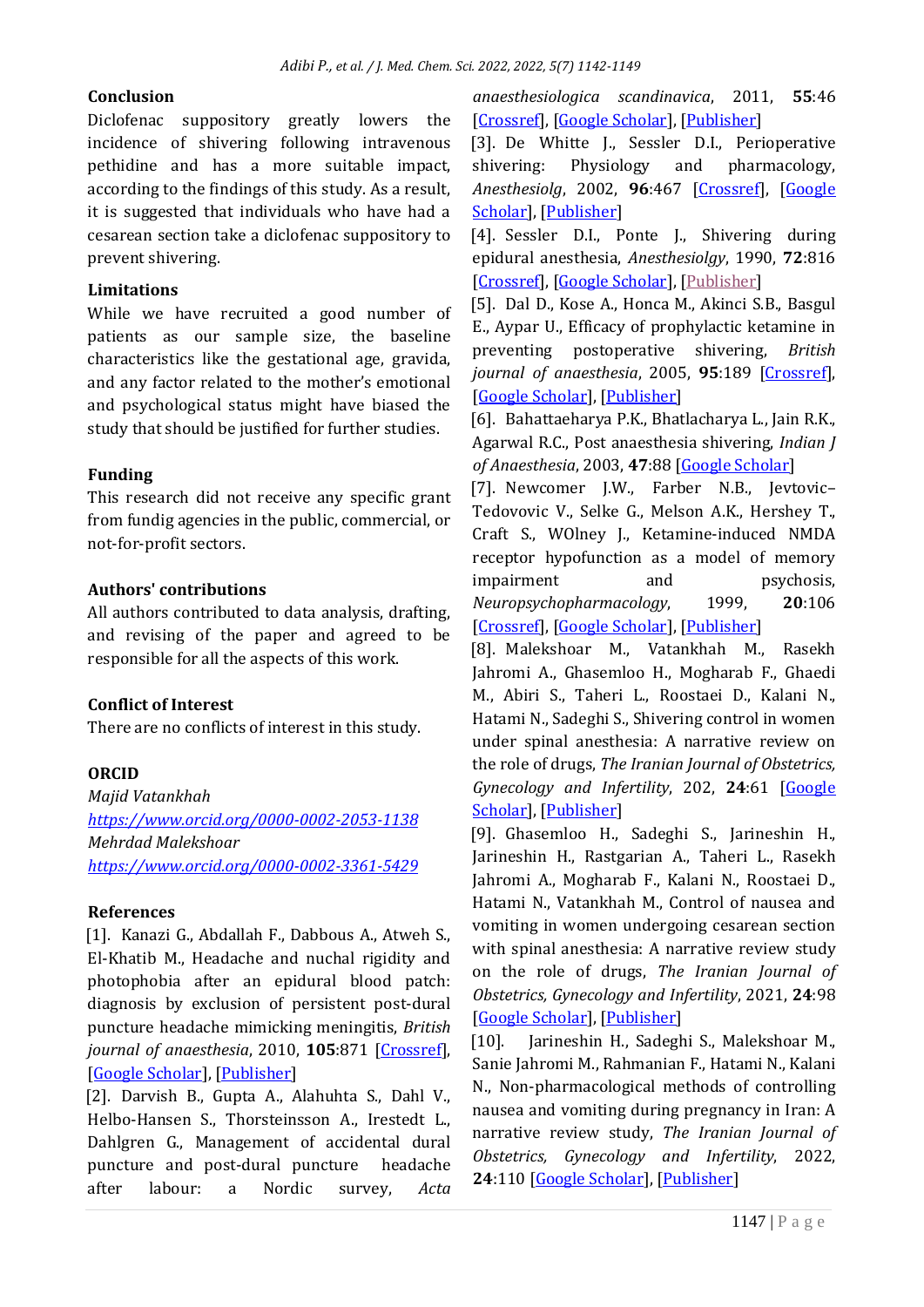[11]. Masoumi Z., Keramat A., Hajiaghaee R., Systematic Review on Effect of Herbal Medicine on Pain after Perineal Episiotomy and Cesarean Cutting, *Journal of Medicinal Plants*, 2011, **10**:1 [\[Google Scholar\]](https://scholar.google.com/scholar?hl=de&as_sdt=0%2C5&q=Systematic+Review+on+Effect+of+Herbal+Medicine+on+Pain+after+Perineal+Episiotomy+and+Cesarean+Cutting.+J.+Med.+Plants.+2011%2C+10%3A1-16+&btnG=), [\[Publisher\]](http://eprints.umsha.ac.ir/369/)

[12]. Jabalameli M., Radmanesh A., Comparing the Efficacy of Prophylactic Intravenous Dexamethasone and Pethidine on Postoperative Shivering in Elective Cesarean Section Under Spinal Anaesthesia, *Journal of Isfahan Medical School*, 2014, **32**:678 [Crossref], [\[Google Scholar\]](https://scholar.google.com/scholar?hl=de&as_sdt=0%2C5&q=Comparing+the+Efficacy+of+Prophylactic+Intravenous+Dexamethasone+and+Pethidine+on+Postoperative+Shivering+in+Elective+Cesarean+Section+Under+Spinal+Anaesthesia&btnG=), [\[Publisher\]](http://jims.mui.ac.ir/article_14337.html?lang=en)

[13]. Egan T.D., Warner D.O., Miller's anesthesia. *The Journal of the American Society of Anesthesiologists*, 2005, **103**:673 [\[Google](https://scholar.google.com/scholar?hl=en&as_sdt=0%2C5&q=Egan%2C+T.D.+and+Warner%2C+D.O.%2C+2005.+Miller%27s+anesthesia.+&btnG=)  [Scholar\]](https://scholar.google.com/scholar?hl=en&as_sdt=0%2C5&q=Egan%2C+T.D.+and+Warner%2C+D.O.%2C+2005.+Miller%27s+anesthesia.+&btnG=), [\[Publisher\]](https://pubs.asahq.org/anesthesiology/article/103/3/673/8689/Miller-s-Anesthesia-6th-Edition)

[14]. Gropper M.A., Miller R.D., Cohen N.H., Eriksson L.I., Fleisher L.A., Leslie K., Wiener-Kronish J.P., *Miller's anesthesia.* 2020 [\[Google](https://scholar.google.com/scholar?hl=en&as_sdt=0%2C5&q=Gropper%2C+M.A.%2C+Miller%2C+R.D.%2C+Cohen%2C+N.H.%2C+Eriksson%2C+L.I.%2C+Fleisher%2C+L.A.%2C+Leslie%2C+K.+and+Wiener-Kronish%2C+J.P.%2C+2020.+Miller%27s+anesthesia.&btnG=)  [Scholar\]](https://scholar.google.com/scholar?hl=en&as_sdt=0%2C5&q=Gropper%2C+M.A.%2C+Miller%2C+R.D.%2C+Cohen%2C+N.H.%2C+Eriksson%2C+L.I.%2C+Fleisher%2C+L.A.%2C+Leslie%2C+K.+and+Wiener-Kronish%2C+J.P.%2C+2020.+Miller%27s+anesthesia.&btnG=), [\[Publisher\]](https://anzca.intersearch.com.au/anzcajspui/handle/11055/910)

[15]. Ebrahim A.J., Mozaffar R., Nadia B.H., Ali J., Early post-operative relief of pain and shivering using diclofenac suppository versus intravenous pethidine in spinal anesthesia, *Journal of Anaesthesiology, Clinical Pharmacology,* 2014, **30**:243 [\[Crossref\]](https://doi.org/10.4103%2F0970-9185.130038), [\[Google Scholar\]](https://scholar.google.com/scholar?hl=de&as_sdt=0%2C5&q=+Early+post-operative+relief+of+pain+and+shivering+using+diclofenac+suppository+versus+intravenous+pethidine+in+spinal+anesthesia.+J+Anaesthesiol+Clin+Pharmacol++2014%3B30%3A243-7+&btnG=), [\[Publisher\]](https://journals.lww.com/joacp/Fulltext/2014/30020/Early_post_operative_relief_of_pain_and_shivering.20.aspx)

[16]. Mathew S., Almulla P., Varghes P.K., Post anesthetic shivering-a new look at tramadol. *Anesthesia*, 2002, **57**:394 [\[Crossref\]](https://doi.org/10.1046/j.1365-2044.2002.2457_3.x), [\[Google](https://scholar.google.com/scholar?hl=en&as_sdt=0%2C5&q=Postanaesthetic+shivering--a+new+look+at+tramadol&btnG=)  [Scholar\]](https://scholar.google.com/scholar?hl=en&as_sdt=0%2C5&q=Postanaesthetic+shivering--a+new+look+at+tramadol&btnG=), [\[Publisher\]](https://associationofanaesthetists-publications.onlinelibrary.wiley.com/doi/full/10.1046/j.1365-2044.2002.2457_3.x)

[17]. Cheong K.F., Chen F.G., Yan G.H.M., Post anesthetic shivering: A comparison of thiopentone and propofol, *Annals-Academy of Medicine Singapore*, 1998, **27**:729 [\[Google](https://scholar.google.com/scholar?hl=de&as_sdt=0%2C5&q=Post+anesthetic+shivering%3A+A+comparison+of+thiopentone+and+propofol&btnG=)  [Scholar\]](https://scholar.google.com/scholar?hl=de&as_sdt=0%2C5&q=Post+anesthetic+shivering%3A+A+comparison+of+thiopentone+and+propofol&btnG=), [\[Publisher\]](https://citeseerx.ist.psu.edu/viewdoc/download?doi=10.1.1.610.9190&rep=rep1&type=pdf)

[18]. Zang Y., Wong K.C., Anesthesia and postoperative shivering, its etiology, treatment and Prevention, *Acta Anaesthesiologica Sinica*, 1999, **37**:115 [\[Google Scholar\]](https://scholar.google.com/scholar?hl=de&as_sdt=0%2C5&q=Anesthesia+and+postoperative+shivering%3A+its+etiology%2C+treatment+and+prevention.&btnG=), [\[Publisher\]](https://europepmc.org/article/med/10609344)

[19]. Juries J., Banache M., Bonnel F., Clonidine and ketanserin both effective treatment for post Anesthetic shivering, *The Journal of the American Society of Anesthesiologists*, 1999, **40**:130 [\[Crossref\]](https://doi.org/10.1097/00000542-199309000-00017), [\[Google Scholar\]](https://scholar.google.com/scholar?hl=en&as_sdt=0%2C5&q=Clonidine+and+ketanserin+both+are+effective+treatment+for+postanesthetic+shivering&btnG=), [\[Publisher\]](https://pubs.asahq.org/anesthesiology/article/79/3/532/33708/Clonidine-and-Ketanserin-Both-Are-Effective)

[20]. Miller R.D., Eriksson L.I., Fleisher L.A., Wiener-Kronish J.P., Young W.L., Intraarticular analgesia. Miller's anesthesia. London: Churchill Livingstone. 2010 [\[Google Scholar\]](https://scholar.google.com/scholar?hl=en&as_sdt=0%2C5&q=+Intraarticular+analgesia.+Miller%27s+anesthesia.+London%3A+Churchill+Livingstone&btnG=)

[21]. Chan A.M.H., Ng K.F.J., Tong E.W., Jan G.S.K., Control of shivering under regional anesthesia in obstetric patients with tramadol, *Canadian Journal of Anesthesia*, 1999, **46**:253 [\[Crossref\]](https://doi.org/10.1007/BF03012605), [\[Google Scholar\]](https://scholar.google.com/scholar?hl=de&as_sdt=0%2C5&q=Control+of+shivering+under+regional+anesthesia+in+obstetric+patients+with+tramadol&btnG=), [\[Publisher\]](https://link.springer.com/article/10.1007/BF03012605)

[22]. Bandari A.M., Khezri M.B., Asefzadeh S., Effect of Diclofenac suppository on postoperative shivering in cesarean section, *Journal of Inflammatory Diseases*, 2012, **16**:10 [\[Google](https://scholar.google.com/scholar?hl=de&as_sdt=0%2C5&q=Effect+of+Diclofenac+suppository+on+postoperative+shivering+in+cesarean+section&btnG=)  [Scholar\]](https://scholar.google.com/scholar?hl=de&as_sdt=0%2C5&q=Effect+of+Diclofenac+suppository+on+postoperative+shivering+in+cesarean+section&btnG=), [\[Publisher\]](https://journal.qums.ac.ir/article-1-1237-fa.html)

[23]. Rostaminezhad A., Karimi Z., Khosravi A., Chohedri A., Ghaffarian Shirazi H., The Effect of Suppository Diclofenac Na on Post Operative Shivering in Elective Caesarian Section Surgery, *Armaghan-e-Danesh*, 2004, **9**:37 [\[Google Scholar\]](https://scholar.google.com/scholar?hl=de&as_sdt=0%2C5&q=The+Effect+of+Suppository++Diclofenac+Na+on+Post+Operative+Shivering+in+Elective+Caesarian+Section+Surgery&btnG=), [\[Publisher\]](https://www.sid.ir/en/Journal/ViewPaper.aspx?ID=37639)

[24]. Nalda M.A., Gomar C., Luis M., The effect of ketanserin on post-anesthetic vasoconstriction and shivering, *European Journal of Anaesthesiology*, 1985, **2**:265 [\[Google Scholar\]](https://scholar.google.com/scholar?hl=de&as_sdt=0%2C5&q=The+effect+of+ketanserin+on+post-anaesthetic+vasoconstriction+and+shivering.&btnG=), [\[Publisher\]](https://europepmc.org/article/med/2933253)

[25]. Sultan S.S., Elagamy A.E., Ibrahim M.A., Fakhry M.M., Assessment of Diclofenac Sodium Infusion for Management of Post-Spinal Shivering, *The Egyptian Journal of H ospital Medicine*, 2018, **73**:6064 [\[Crossref\]](https://dx.doi.org/10.21608/ejhm.2018.12508), [\[Google](https://scholar.google.com/scholar?hl=de&as_sdt=0%2C5&q=Assessment+of+Diclofenac+Sodium+Infusion+for+Management+of+Post-Spinal+Shivering&btnG=)  [Scholar\]](https://scholar.google.com/scholar?hl=de&as_sdt=0%2C5&q=Assessment+of+Diclofenac+Sodium+Infusion+for+Management+of+Post-Spinal+Shivering&btnG=), [\[Publisher\]](https://journals.ekb.eg/article_12508.html)

[26]. Tilahun A., Seifu A., Aregawi A., Abera B., Demsie D., Effectiveness of meperidine versus tramadol on post spinal anesthesia shivering in elective cesarean section: A prospective observational cohort study, *International Journal of Surgery Open*, 2021, **28**:22 [\[Crossref\]](https://doi.org/10.1016/j.ijso.2020.11.005), [\[Google](https://scholar.google.com/scholar?hl=de&as_sdt=0%2C5&q=Effectiveness+of+meperidine+versus+tramadol+on+post+spinal+anesthesia+shivering+in+elective+cesarean+section%3A+A+prospective+observational+cohort+study&btnG=)  [Scholar\]](https://scholar.google.com/scholar?hl=de&as_sdt=0%2C5&q=Effectiveness+of+meperidine+versus+tramadol+on+post+spinal+anesthesia+shivering+in+elective+cesarean+section%3A+A+prospective+observational+cohort+study&btnG=), [\[Publisher\]](https://www.sciencedirect.com/science/article/pii/S2405857220301054)

[27]. Sahmeddini M.A., Khademi S., Majidi F., Comparison of effect of Meperidine and Tramadol Treatment on Postoperative Shivering in Elective Cesarean Sectio, *Razi Journal of Medical Sciences*, 2008, **14**:83 [\[Google Scholar\]](https://scholar.google.com/scholar?hl=de&as_sdt=0%2C5&q=Comparison+of+effect+of+Meperidine+and+Tramadol+Treatment+on+Postoperative+Shivering+in+Elective+Cesarean+Sectio&btnG=), [\[Publisher\]](https://rjms.iums.ac.ir/files/site1/user_files_06b2a0/admin-A-10-1-780-a9a82ac.pdf)

[28]. Mohammadian Erdi A, Manochehrian N. A comparative Study on the effectiveness of Tramado and Meperidine in treatment of perioperative patient with shivering undergoing casarean section with spinal anesthesia, *J Ardabil Univ Med Sci.*, 2007, **7**:184 [\[Google Scholar\]](https://scholar.google.com/scholar?hl=de&as_sdt=0%2C5&q=A+comparative+Study+on+the+effectiveness+of+Tramado+and+Meperidine+in+treatment+of+perioperative+patient+with+shivering+undergoing+casarean+section+with+spinal+anesthesia&btnG=), [\[Publisher\]](https://eprints.arums.ac.ir/2550/)

[29]. Javaherforoosh F., Pipelzadeh M, Bagherybarma F., Comparison of Clonidine,